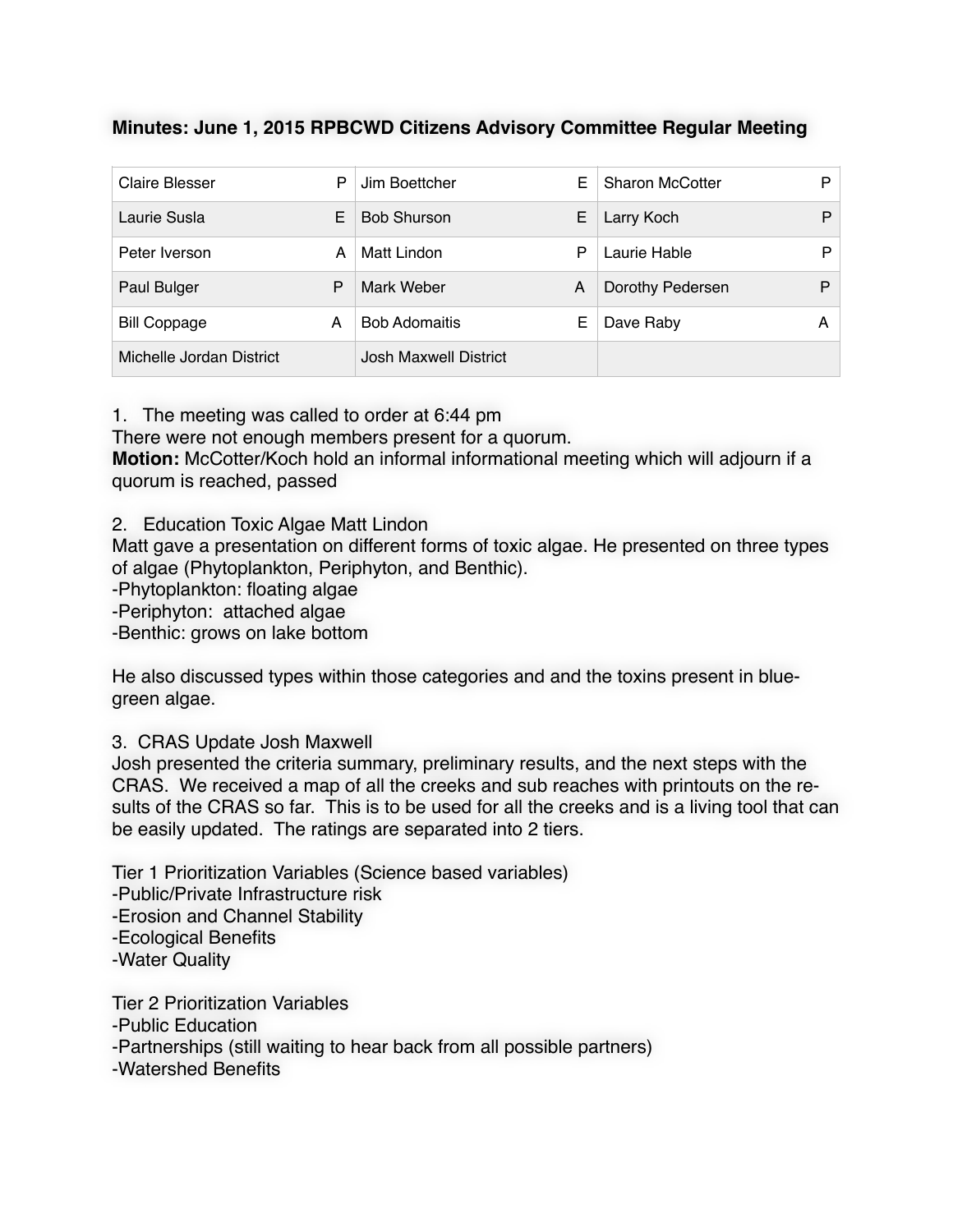Scoring: The creeks are separated into reaches and subreaches. The Tier 1 and 2 scores are based on criteria from field visits and past studies. The scale is from 1 to 7 with 1 being excellent, 3 good, 5 fair, and 7 severe. Values are monitored at 18 monitoring stations on the creeks.

Tier 1 Scores  $<$ 12 low 13-17 medium 18-21 high >22 severe

Tier 2 Scores -Public Education 1 private property 3 private/public 5 park/beach 7 trail along creek

-Watershed Benefits  $1 < 25%$ 3 25.1-50% 5 50.1-75% 7 75.1-100%

-Cost: complexity, technical considerations, high bank heights, access 1 low 7 high

-Partnerships 1 no partnerships 3 one partner 5 multiple partners 7 partners with financial assistance

Tier 2 Score = Tier 1 + Education/Outreach + Public/Watershed Benefits **Cost** Cost in the Cost of the Cost of the Cost

Next Steps in CRAS, continue with updates, install bank pins to calculate erosion rates.

Discussion of questions for Public Hearing Why was Riley Creek chosen over Bluff Creek? Can you include more creeks to the plan? **ACTION:** Claire will check to see if you have to list specific locations for Capital Improvement Projects.

Discussion of Cost Share Program